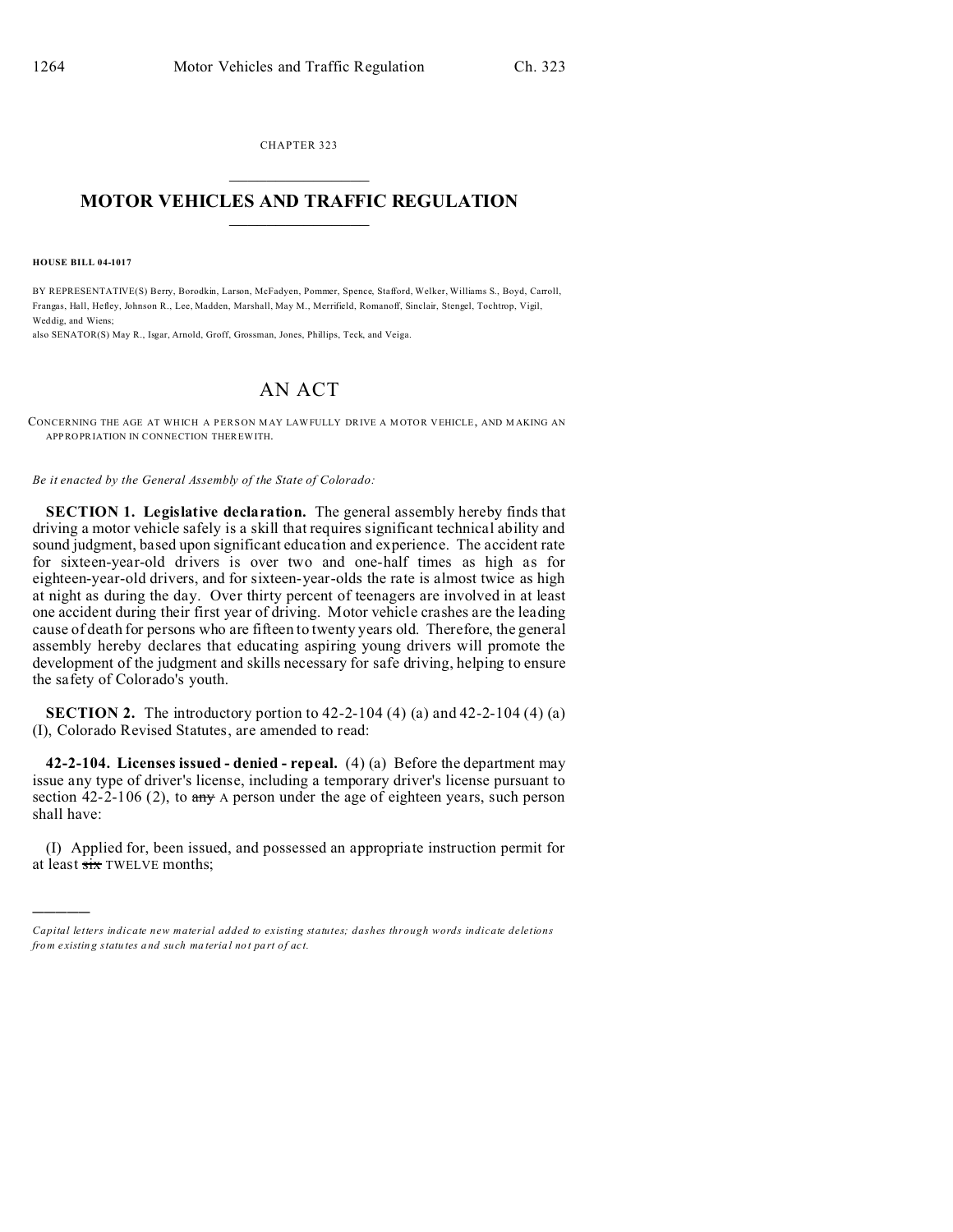**SECTION 3.** 42-2-106 (1) (a) and (1) (b), Colorado Revised Statutes, are amended, and the said 42-2-106 (1) is further amended BY THE ADDITION OF THE FOLLOWING NEW PARAGRAPHS, to read:

**42-2-106. Instruction permits and temporary licenses - repeal.** (1) (a) Any minor of the age of fifteen years, within six months prior to such minor's sixteenth birthday, or any A person who IS AT LEAST SIXTEEN YEARS OF AGE AND WHO, except for such person's lack of instruction in operating a motor vehicle, a motorcycle, or a motor-driven cycle, would otherwise be qualified to obtain a license under this article may apply for a temporary instruction permit, in accordance with sections 42-2-107 and 42-2-108. The department shall issue such permit entitling the applicant, while having such permit in such applicant's immediate possession, to drive a motor vehicle, a motorcycle, or a motor-driven cycle upon the highways for a period of six months when accompanied by a licensed driver, twenty-one years of age or over, who is actually occupying the front seat in close proximity to the driver, or in the case of a motorcycle or a motor-driven cycle, under the immediate proximate supervision of a licensed driver, twenty-one years of age or over, authorized under this article to drive a motorcycle or a motor-driven cycle. Any such instruction permit may be extended for an additional period of ninety days. SUCH PERMIT SHALL EXPIRE THREE YEARS AFTER ISSUANCE.

(b) Any minor of the age of fifteen years who is enrolled in a driver education course approved by the department may apply for a minor's instruction permit, pursuant to the provisions of sections 42-2-107 and 42-2-108. Upon the presentation of a written or printed statement signed by the parent, STEPPARENT, or guardian and the instructor of the driver education course that such minor is enrolled in an approved driver education course, the department shall issue such permit entitling the applicant, while having such permit in such applicant's immediate possession, to drive any A motor vehicle, excluding a motorcycle or motor-driven cycle, under the supervision of the parent, STEPPARENT, or guardian who cosigned the application for the minor's instruction permit **providing** IF such parent, STEPPARENT, or guardian holds a valid driver's license. Such permit shall also entitle the applicant to drive any A motor vehicle, including a motorcycle or motor-driven cycle, which is marked so as to indicate that it is a motor vehicle used for instruction and which is properly equipped for such instruction upon the highways when accompanied by or under the supervision of an approved driver education instructor who holds a valid driver's license. Driver education instructors giving instruction in motorcycle safety must have a valid motorcycle driver's license and must have successfully completed an instruction program in motorcycle safety approved by the department. Such permit shall expire twenty days after the applicant's sixteenth birthday THREE YEARS AFTER ISSUANCE.

(d) A MINOR OF THE AGE OF FIFTEEN YEARS AND SIX MONTHS WHO HAS COMPLETED A FOUR-HOUR PREQUALIFICATION DRIVER AWARENESS PROGRAM APPROVED BY THE DEPARTMENT MAY APPLY FOR A MINOR'S INSTRUCTION PERMIT PURSUANT TO SECTIONS 42-2-107 AND 42-2-108. UPON PRESENTING A WRITTEN OR PRINTED STATEMENT SIGNED BY THE PARENT, STEPPARENT, OR GUARDIAN OF THE APPLICANT AND DOCUMENTATION THAT THE MINOR COMPLETED SUCH DRIVER AWARENESS PROGRAM, THE DEPARTMENT SHALL ISSUE A PERMIT ENTITLING THE APPLICANT, WHILE HAVING THE PERMIT IN THE APPLICANT'S IMMEDIATE POSSESSION, TO DRIVE A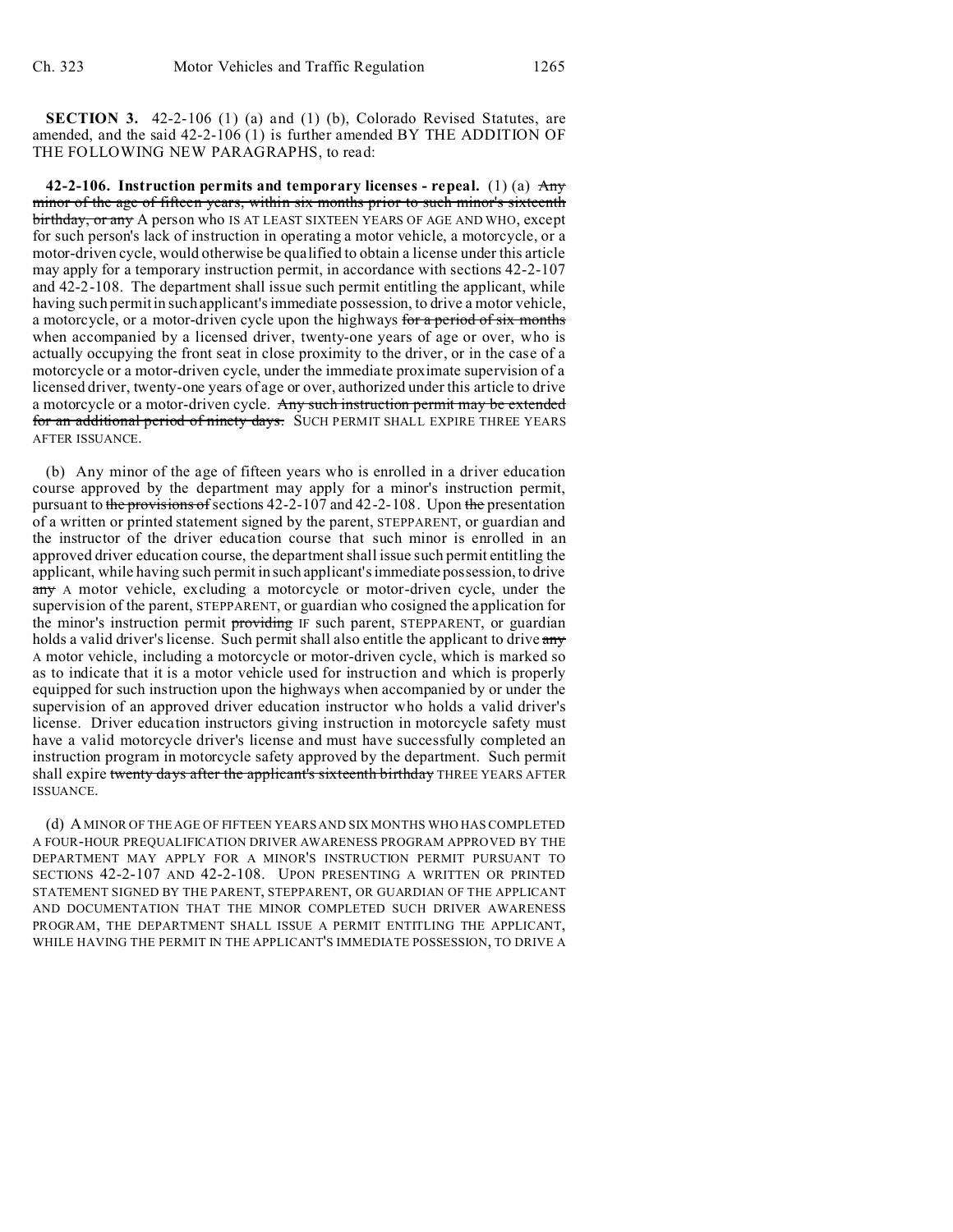MOTOR VEHICLE, EXCLUDING A MOTORCYCLE OR MOTOR-DRIVEN CYCLE, UNDER THE SUPERVISION OF THE PARENT, STEPPARENT, OR GUARDIAN WHO COSIGNED THE APPLICATION FOR THE MINOR'S INSTRUCTION PERMIT IF SUCH PARENT, STEPPARENT, OR GUARDIAN HOLDS A VALID DRIVER'S LICENSE. SUCH PERMIT SHALL EXPIRE THREE YEARS AFTER ISSUANCE.

(e) (I) ON OR BEFORE JUNE 30, 2006, THE COMMISSIONER OF INSURANCE SHALL REPORT TO THE GENERAL ASSEMBLY THE EFFECT OF THIS SUBSECTION (1) ON INSURANCE PREMIUMS FOR MINOR DRIVERS.

(II) THIS PARAGRAPH (e) IS REPEALED, EFFECTIVE JULY 1, 2006.

**SECTION 4.** 42-2-108 (1) (a) and the introductory portion to 42-2-108 (1) (b), Colorado Revised Statutes, are amended to read:

**42-2-108. Application of minors - repeal.** (1) (a) The application of any person under the age of eighteen years for an instruction permit or minor driver's license shall be accompanied by an affidavit of liability signed and verified by the father,  $\sigma$ the mother, OR STEPPARENT of the applicant, or, in the event neither parent is living, by the person or guardian having proof of legal custody of such minor, BY A STEPPARENT, or by the spouse of the applicant providing IF the spouse is eighteen years of age or older, or, in the event there is no such person, guardian, or spouse, by any other responsible adult who is willing to assume the obligation imposed under this article upon an adult signing the affidavit of liability for a minor. When any such applicant has been made a ward of any court in the state for any reason and has been placed in a foster home, the foster parents or parent may sign the affidavit of liability for such minor. If the parent or the foster parent, if the minor is in the care of a foster parent, is unwilling or unable to sign the affidavit of liability, a guardian ad litem, a designated official of the county department of social services having custody of such applicant, or a designated official of the division of youth corrections in the department of human services having custody of such applicant may sign the application for an instruction permit without signing the affidavit of liability for such minor if the requirements of paragraph (b) of this subsection (1) are met; except that prior to signing the application for an instruction permit, the guardian ad litem or other designated official shall notify the court of his or her intent to sign the application and except that the guardian ad litem or designated official shall not sign the application for an instruction permit for a minor who is placed in a foster care home and who is under seventeen and one-half years of age without first obtaining the consent of the foster parent. If the minor is seventeen and one-half years of age or older and is in the care of a foster parent, in order to prepare the minor for emancipation from foster care and to assist the minor in obtaining important life skills, the guardian ad litem or designated official shall consult with the foster parent of such minor about the opportunity for such minor to learn driving skills under the restrictions provided in paragraph (b) of this subsection (1) prior to signing an application for an instruction permit. The guardian ad litem or designated official shall solicit the opinion of the minor's foster parent, if the minor is in foster care, concerning the minor's ability to exercise good judgment and make decisions as well as the minor's overall capacity to drive. When any minor to whom an instruction permit or minor driver's license has been issued is required to appear before the department for a hearing pursuant to any provision of this article, such minor shall be accompanied by the person who signed the affidavit of liability for such minor or by